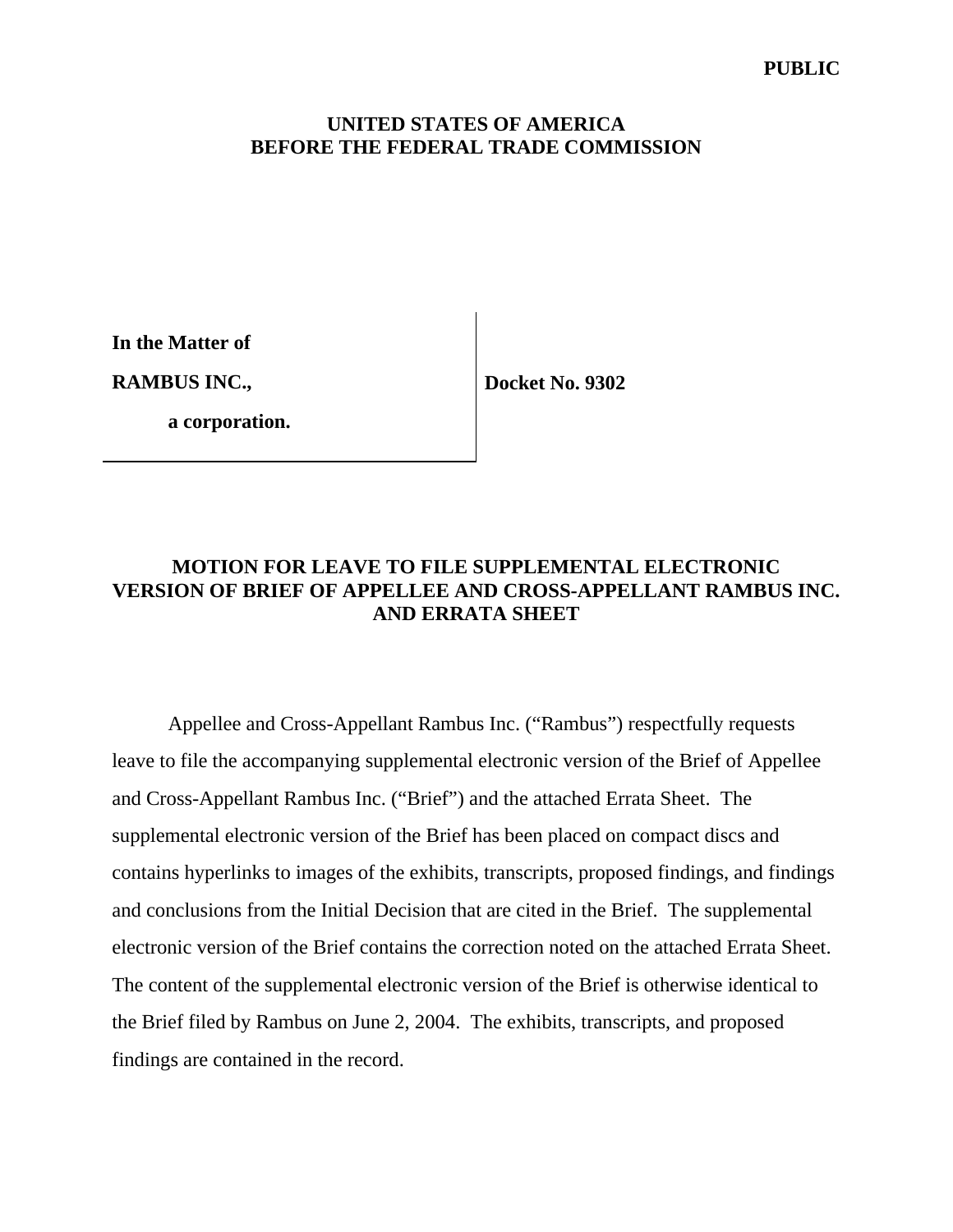Gregory P. Stone Steven M. Perry Peter A. Detre Sean P. Gates MUNGER, TOLLES & OLSON LLP 355 South Grand Avenue, 35th Floor Los Angeles, California 90071-1560 (213) 683-9100

 $\overline{a}$ 

A. Douglas Melamed Kenneth A. Bamberger WILMER CUTLER PICKERING HALE AND DORR LLP 2445 M Street, N.W. Washington, D.C. 20037 (202) 663-6000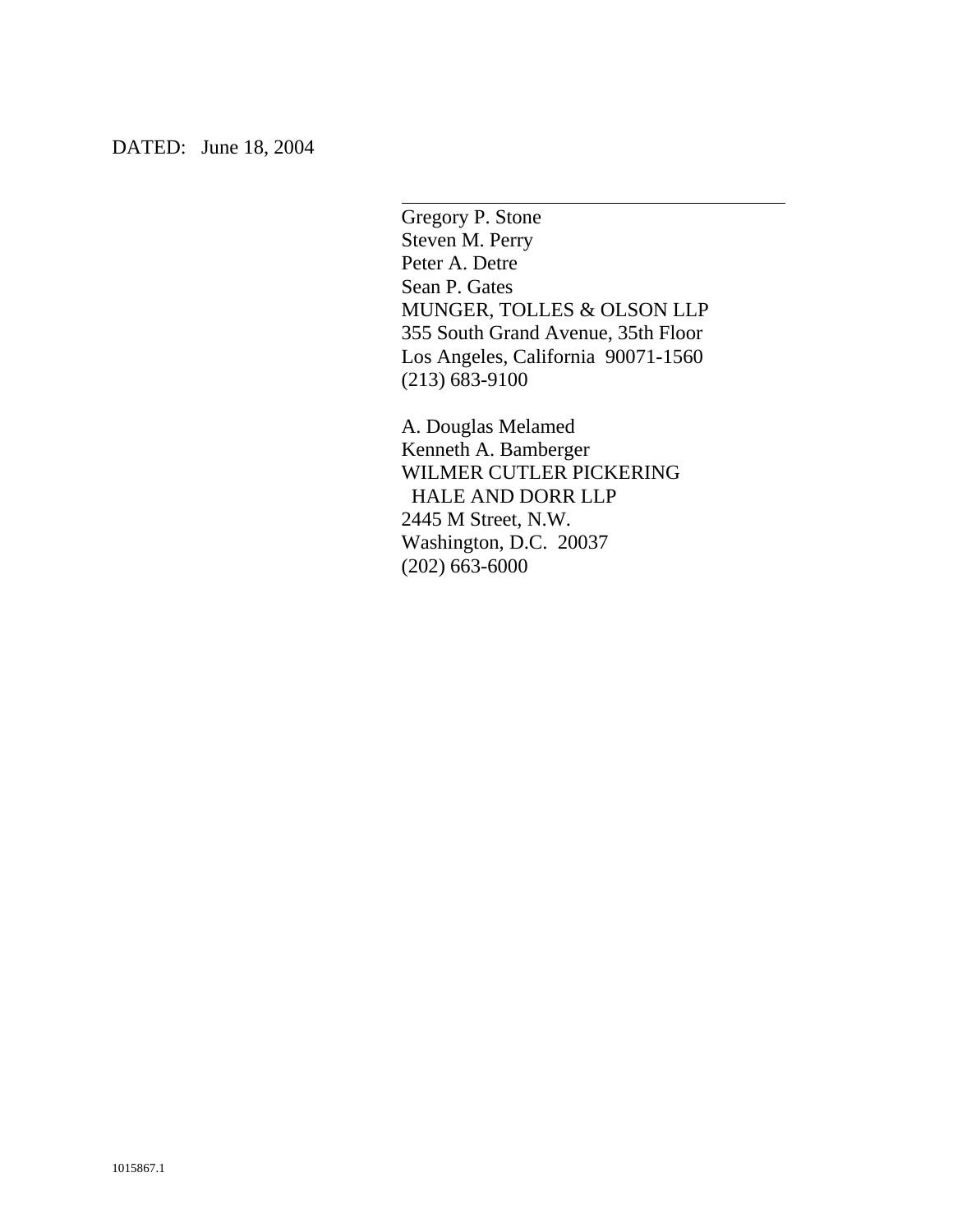John M. Guaragna GRAY, CARY, WARE & FREIDENRICH LLP 1221 S. MoPac Expressway, Suite 400 Austin, Texas 78746 (512) 457-7000

Attorneys for Respondent Rambus Inc.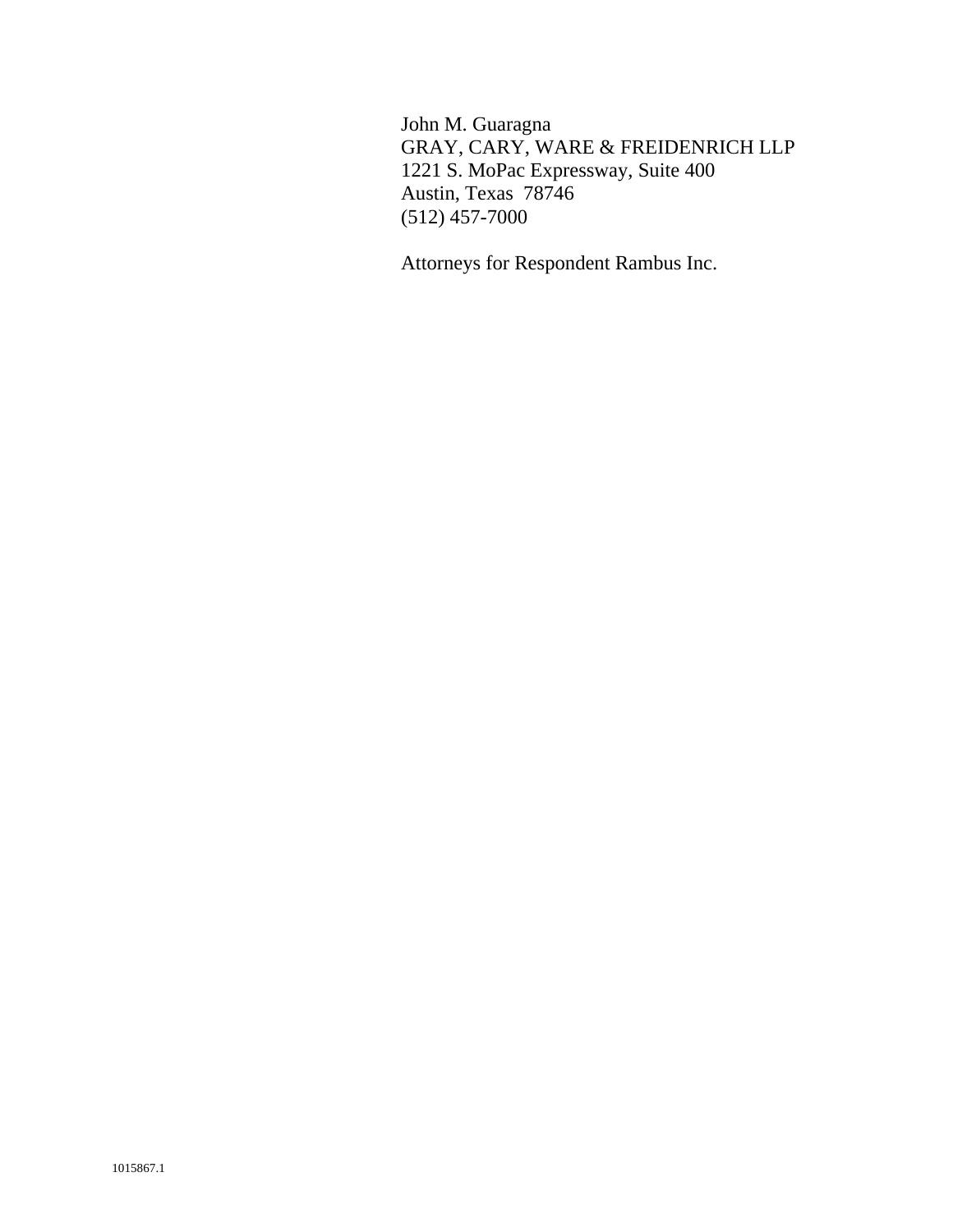**In the Matter of** 

**RAMBUS INC.,** 

 **a corporation.**

**Docket No. 9302** 

## **ERRATA SHEET**

One reference in the Brief of Appellee and Cross-Appellant Rambus Inc. ("Brief"), filed on June 2, 2004, should be corrected as follows:

Page 43, line 27: "CX2088" should read "CX2089"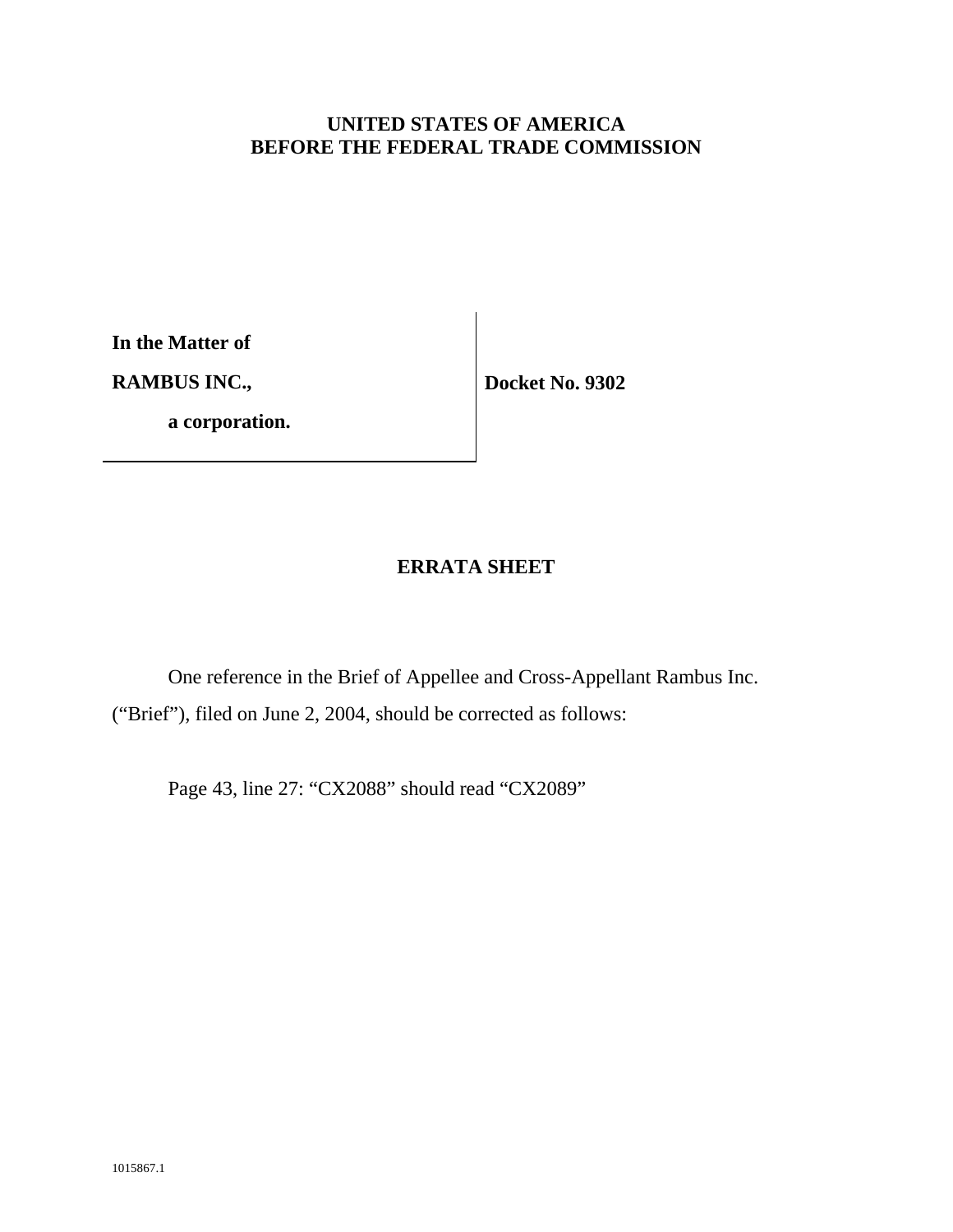Gregory P. Stone Steven M. Perry Peter A. Detre Sean P. Gates MUNGER, TOLLES & OLSON LLP 355 South Grand Avenue, 35th Floor Los Angeles, California 90071-1560 (213) 683-9100

 $\overline{a}$ 

A. Douglas Melamed Kenneth A. Bamberger WILMER CUTLER PICKERING HALE AND DORR LLP 2445 M Street, N.W. Washington, D.C. 20037 (202) 663-6000

John M. Guaragna GRAY, CARY, WARE & FREIDENRICH LLP 1221 S. MoPac Expressway, Suite 400 Austin, Texas 78746 (512) 457-7000

Attorneys for Respondent Rambus Inc.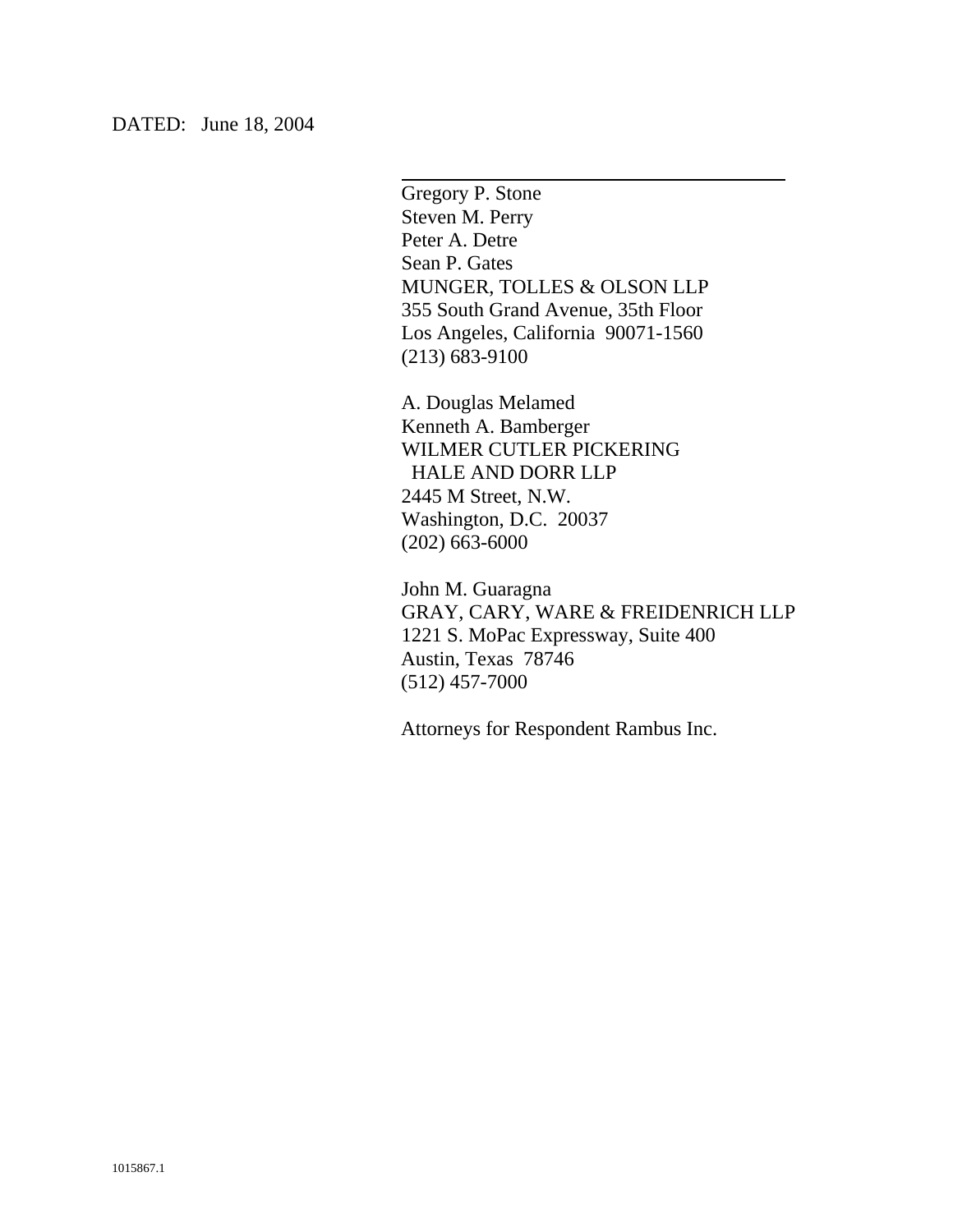**In the Matter of** 

**RAMBUS INC.,** 

 **a corporation.**

**Docket No. 9302** 

# **[PROPOSED] ORDER**

IT IS HEREBY ORDERED that the Motion For Leave To File Supplemental Electronic Version Of Brief Of Appellee And Cross-Appellant Rambus Inc. and Errata Sheet is hereby granted.

 $\overline{a}$ 

By the Commission.

 Donald S. Clark Secretary

Issued: June \_, 2004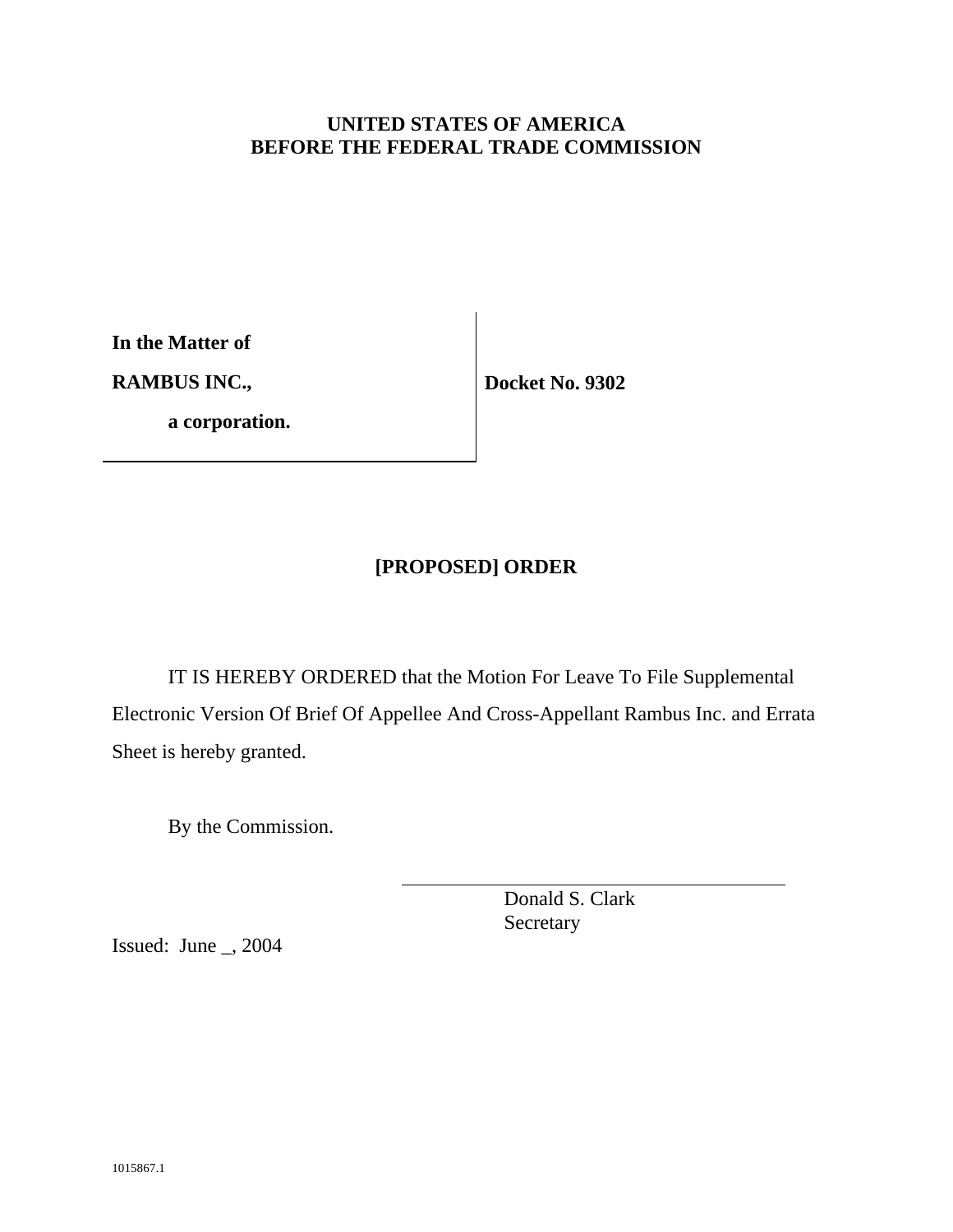In the Matter of

 $\overline{a}$ 

RAMBUS INC., a corporation. )

 $\overline{\phantom{a}}$ 

) Docket No. 9302

## **CERTIFICATE OF SERVICE**

 I, Jacqueline M. Haberer, hereby certify that June 18, 2004, I caused a true and correct copy of the *Motion for Leave to File Supplemental Electronic Version of Brief of Appellee and Cross-Appellant Rambus Inc. and Errata Sheet, Errata Sheet,* and the related *Proposed Order* to be served on the following persons by hand delivery:

Hon. Stephen J. McGuire Richard B. Dagen, Esq. Chief Administrative Law Judge Assistant Director Federal Trade Commission Bureau of Competition Room H-112 Federal Trade Commission 600 Pennsylvania Avenue, N.W. 601 New Jersey Avenue, N.W. Washington, D.C. 20580 Washington, D.C. 20001

Donald S. Clark, Secretary Malcolm L. Catt, Esq. Federal Trade Commission Attorney Room H-159 Federal Trade Commission 600 Pennsylvania Avenue, N.W. 601 New Jersey Avenue, N.W. Washington, D.C. 20580 Washington, D.C. 20001

Jacqueline M. Haberer